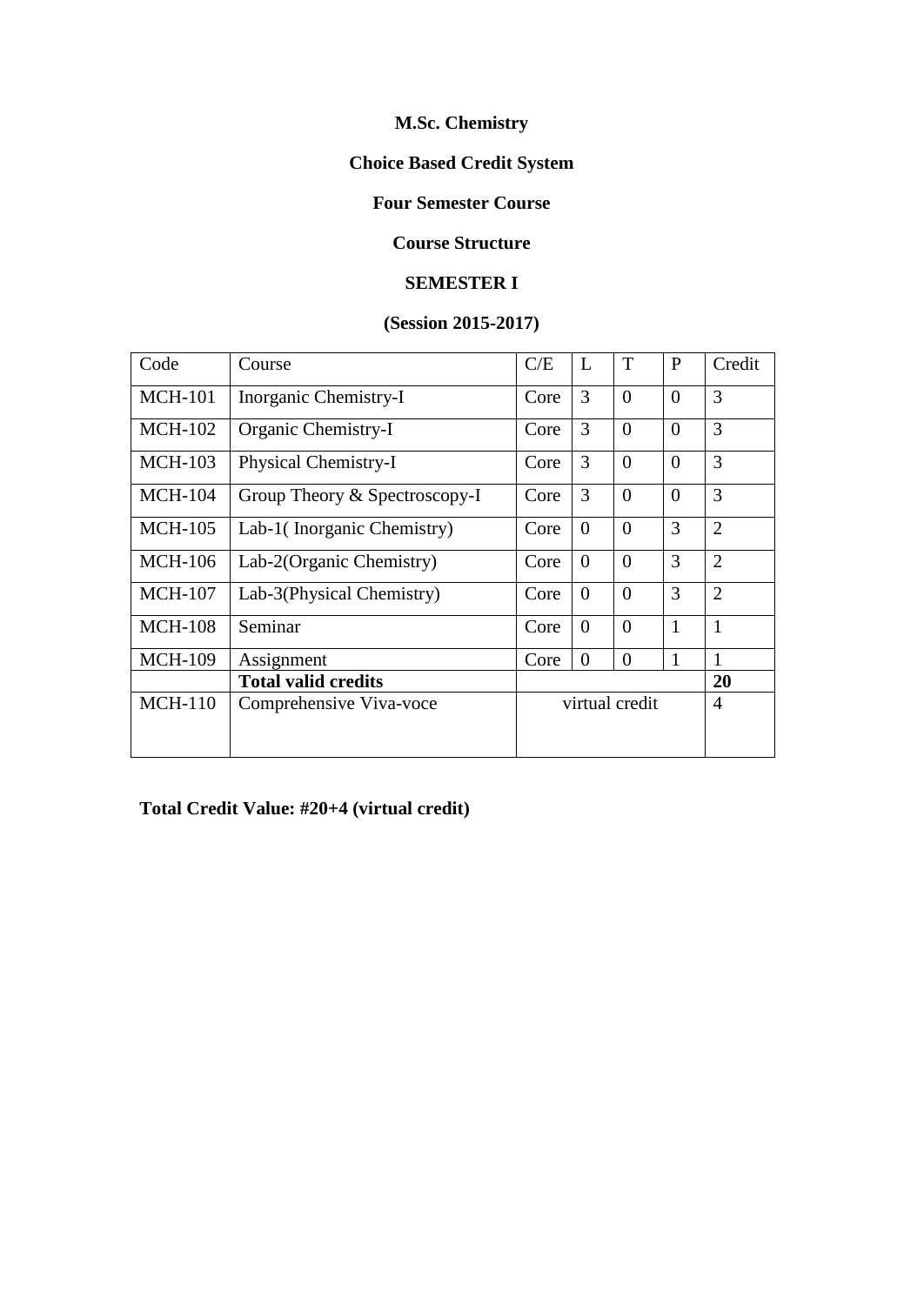## **Paper-l**

## **MCH-101: lNORGANIC CHEMISTRY-1**

#### **Unit - l**

#### **Stereochemistry and Bonding in Main Group Compounds**

Valence shell electron pair repulsion (VSEPR) theory and its applications, Walsh diagram (triatomic molecules), dӆ-pӆ bond, Bent rule and energetic of hybridization, some simple reactions of covalently bonded molecules such as Atomic inversion, Berry pseudoration, Nucleophilic displacement, free radical mechanisms.

#### **Unit - ll**

#### **Metal Ligand bonding**

Limitation of crystal field Theory, Jahn -Teller effect, molecular orbital theory for bonding in octahedral, tetrahedral and square planar complexes

#### **Unit - lll**

#### **Metal -Ligand Equilibrium in Solution**

Stepwise and overall formation constants and their relationship, trends in stepwise constant, factors affecting the stability of metal complexes with reference to the nature of metal ion and ligand. Chelate effect and its thermodynamic origin, determination of binary formation constants by pH metry and Spectrometry.

#### **Unit - IV**

#### **Reaction Mechanism of Transition Metal Complexes - I**

Energy Profile of a reaction, reactivity of metal complex, inert and labile complexes, Kinetic application of valence bond and crystal field theories. Kinetics of octahedral substitution, acid hydrolysis, factors affecting acid hydrolysis, base hydrolysis, conjugate base mechanism, direct and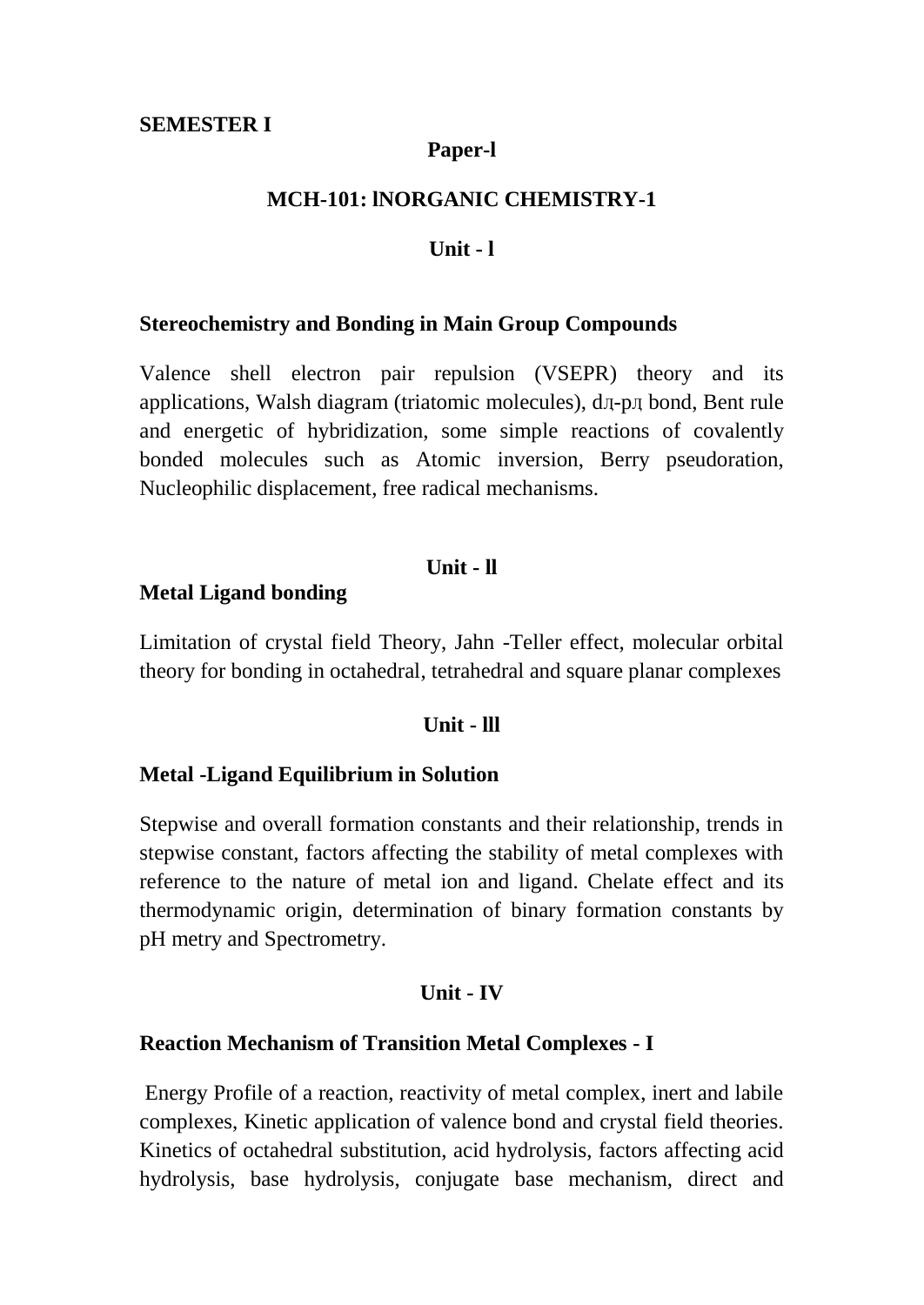indirect evidences in favour of conjugate mechanism, anion reactions, reactions without metal ligand bond cleavage. Substitution reaction in square planer complexes, the trans effect, Mechanism of substitution reactions.

## **Unit-V**

# **Reaction Mechanism of Transition Metal Complexes - II and HSAB theory**

Redox reaction, Electron transfer reaction, mechanism of one electron transfer reaction, outer and inner sphere type reactions, cross reactions and Marcus - Hush theory, HSAB principle, Theoretical basis of hardness and softness, Lewis - acid base reactivity approximation; donar acceptor numbers, E and C equation : applications of HSAB concept.

#### **Books suggested**

- 1. Advanced Inorganic Chemistry, F. A. Cotton and Wilkinson, John Wiley.
- 2. Inorganic Chemistry, J.E. Huhey, Harpes & Row.
- 3. Chemistry of Elements. N. N. Greenwood and A. Earnshow, Pergamon
- 4. Inorganic Electronic Spectroscopy, A.B. P. Lever, Elsevier.
- 5. Comprehensive Co-ordination Chemistry eds., G. Wilkinson, R.D. Gillars and J. A. Mc clevetry, Pergamon.
- 6. Inorganic Chemistry, D. F. Shriver & P.W. Atkins, Oxford University Press 3rd 1999.
- 7. Inorganic Chemistry by A.G.Sharpe. Addition Wesley England  $3<sup>rd</sup>$  1992
- 8. Inorganic Chemistry G.L.Misseler and D. A. Tarr Pearson Education, 2009.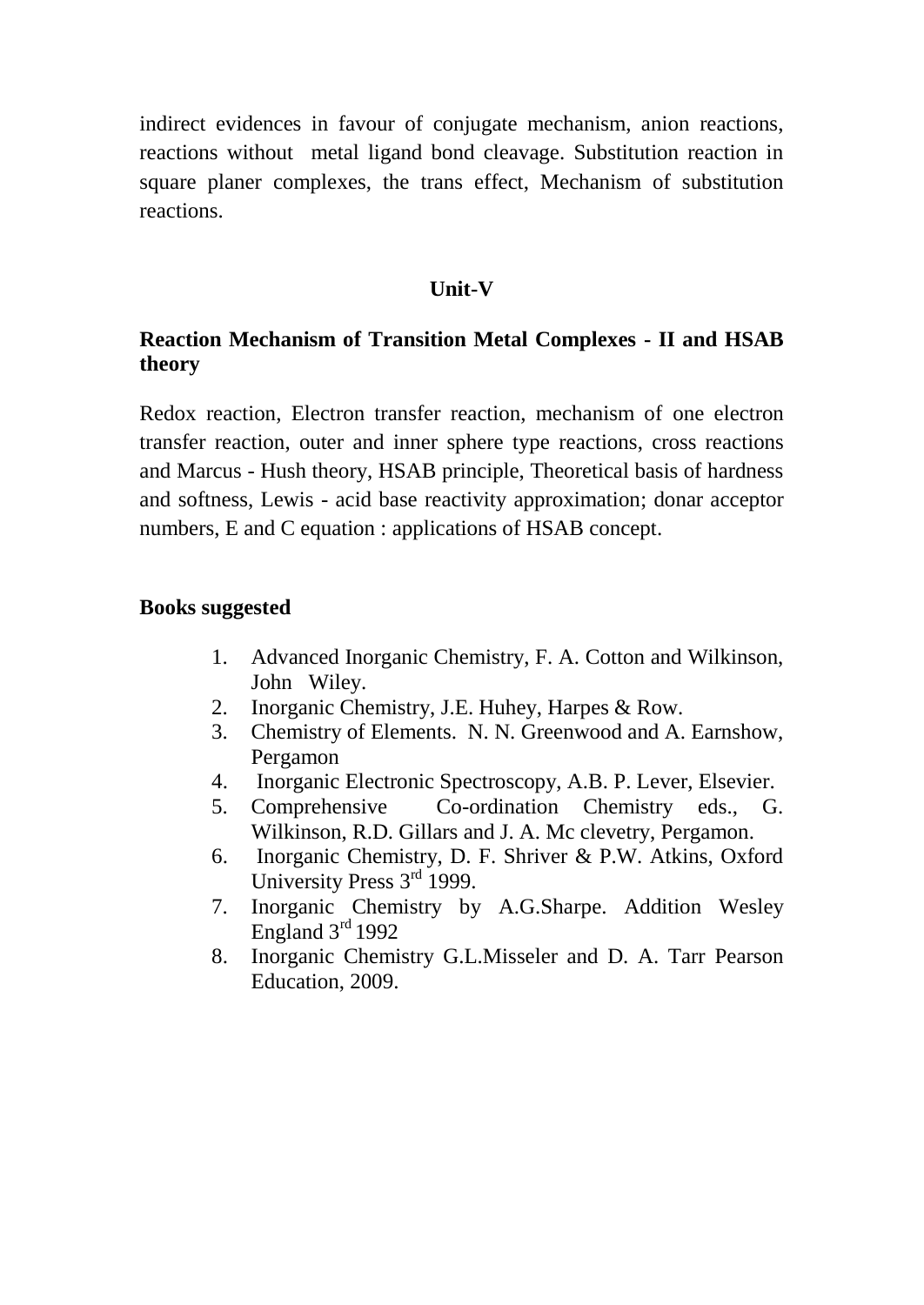## **Paper – II**

## **MCH – 102 : ORGANIC CHEMISTRY-I**

#### **Unit - I**

#### **Nature of Bonding in Organic Molecules**

Delocalized chemical bonding: conjugation, cross conjugation, resonance, hyperconjugation, bonding in fullerenes, tautomerism. Aromaticity in benzenoid and non-benzenoid compounds, alternate and non-alternate hydrocarbons. Huckel's rule, Energy level of  $\pi$ -molecular orbitals, annulenes, anti-aromaticity, homo-aromaticity, PMO approach. Bonds weaker than covalent-addition compounds, crown ether complexes and cryptands, inclusion compounds, catenanes and rotaxanes.

#### **Unit - II**

#### **Stereochemistry**

Strain due to unavoidable crowding. Elements of symmetry, chirality, molecules with more than one chiral center, threo and erythro isomers, methods of resolution, optical purity, enantiotopic and diastereotopic atoms, groups and faces, stereospecific and stereoselective synthesis, Asymmetric synthesis. Optical activity in absence of chiral carbon in biphenyls, allenes and spiranes, Chirality due to helical shape. Stereochemistry of the compounds containing nitrogen, sulphur and phosphorus.

#### **Unit - III**

## **Confomational analysis and Linear free energy relationship**

Conformational analysis of cycloalkanes, decalines, effect of conformation on reactivity, conformation of sugars. Generation, structure, stability and reactivity of carbocations, carbanions, free radicals, carbenes and nitrenes. The Hammett equation and Linear free energy relationship, substituents and reaction constants, Taft equation.

#### **Unit - IV**

#### **Reaction Mechanism : Structure and Reactivity**

Types of mechanism, types of reactions, thermodynamic and kinetic requirements, Kinetic and thermodynamic control, Hammond's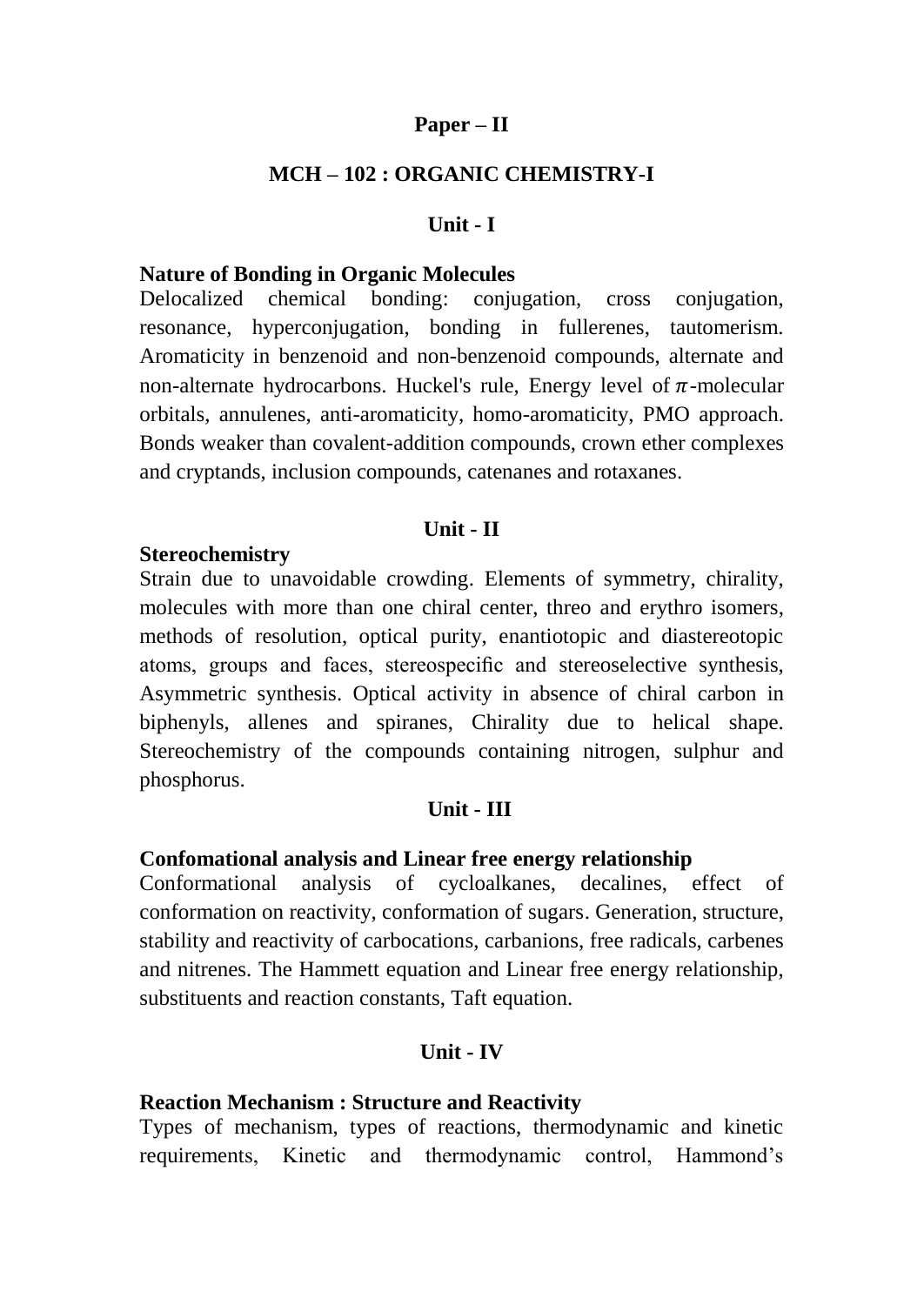Postulate, Curtin-hammett principle. Potential energy diagrams, transition states and intermediates, methods of determining mechanisms, isotopic effects.

#### **Unit - V**

## **Aliphatic Nucleophilic Substituition**

The SN2, SN1, mixed SN1 and SN2 and SEI mechanism. The neighbouring group mechanism. neighbouring group participation by pi and sigma bonds, anchimeric assistance**.** Classical and non classical carbocations, phenonium ions, norbornyl systems, common carbocation rearrangements. Application of NMR spectroscopy in the detection of carbocations. The SNi mechanism. Nucleophilic substitution at an allylic, trigonal and a vinylic carbon. Reactivity effects of substrate structure, attacking nucleophile, leaving group and reaction medium, phase transfer catalysis and ultrasound, ambident nucleophiles, regioselectivity.

## **Book Suggested**

- 1. Advanced Organic Chemistry Reactions, Mechanism and Structure, Jerry March, John Wiley.
- 2. Advanced Organic Chemistry, F.A. Carey and R.J. Sunderg, Plenum.
- 3. A Guide Book to Mechanism in Organic Chemistry, Peter Sykes, Longman.
- 4. Structure and Mechanism in Organic Chemistry, C.K. Ingold, Comell University Press.
- 5. Organic Chemistry, R.T. Morrison and R.N. Boyd, Prentice - Hall.
- 6. Modern Organic Reactions, HO. House, Benjamin.
- 7. Principles of Organic Synthesis, R.O.C. Norman and J.M. Coxon, Blaclcie Academic & Professionls.
- 8. Reaction Mechanism in Organic Chemistry, S.M. Mukherji and S.P. Singh, Macmillan.
- 9. Pericyclic Reactions, S. M. Mukherji, Macmillan, India
- 10. Stereochemistry of Organic Compounds, D. Nasipuri, New Age International.
- 11. Stereochemisty of Organic Compounds, P.S. Kalsi, New Age lnternational.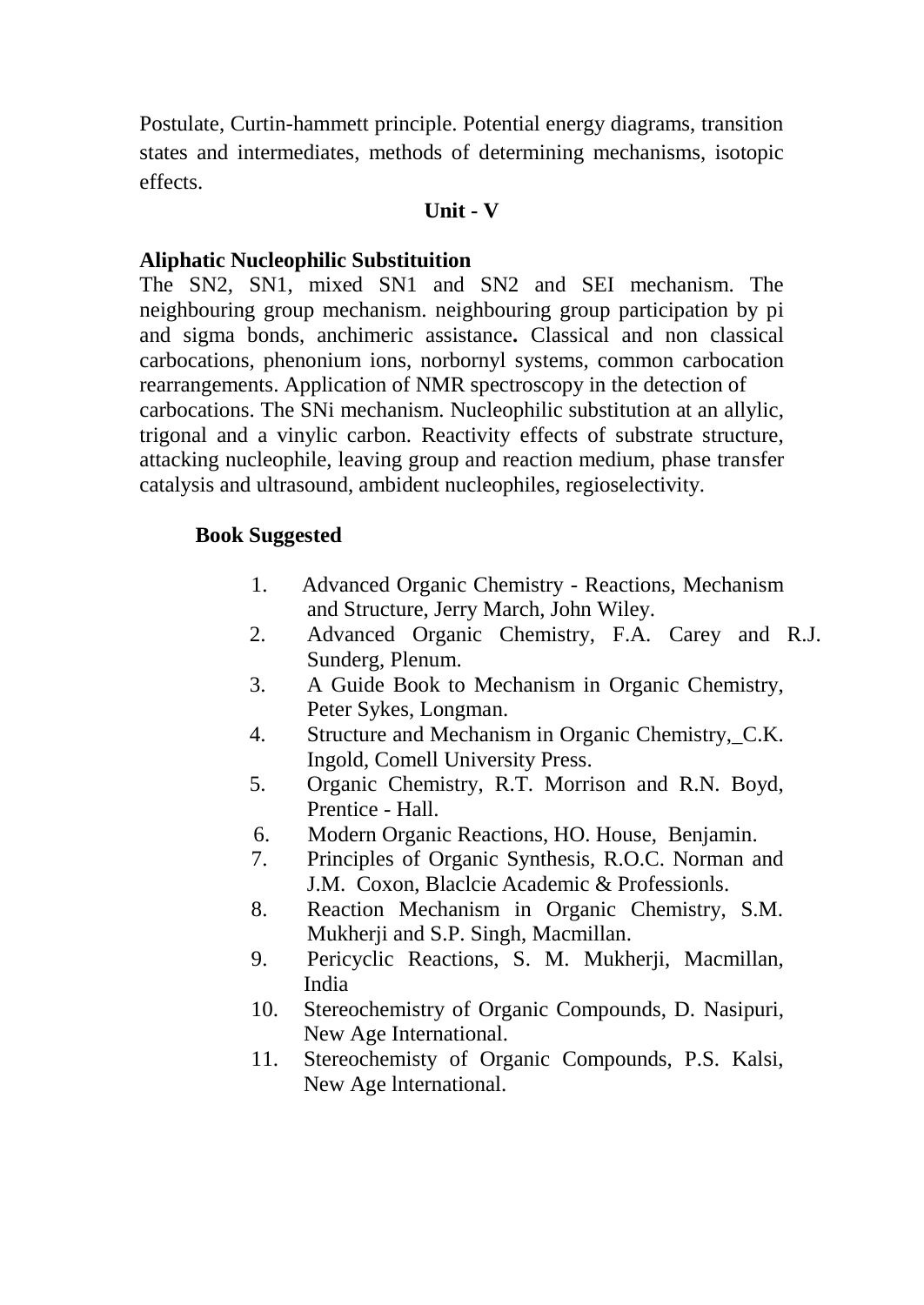## **Paper - III**

## **MCH - 103: PHYSICAL CHEMISTRY-1**

## **Unit - I**

## **Introduction to Exact Quantum Mechanical Results**

Schrodinger equation and the postulates of quantum mechanics. Discussion of solutions of the schrodinger equation to some model systems viz., particle in a box, the harmonic oscillator, the rigid rotor, the hydrogen atom and helium atom.

## **Unit - II**

## **Approximate methods**

The variation theorm, linear variation principle. Perturbation theory (First order and nondegenerate). Applications of variation method and perturbation theory to the Helium atom.

## **Molecular Orbital Theory**

Huckel theory of conjugated systems bond and charge density calculation. Applications to ethylene, butadiene, cyclopropenyl radical cyclobutadiene etc. Introduction to extended Huckel theory.

#### **Unit - III**

#### **Angular Momentum**

Ordinary Angular Momentum, generalized angular momentum, eigen fucntions for Angular Momentum, eigenvalues of Angular Momentum, operator using ladder operators addition of angular momenta, spin, antisymmetry and Pauli exclusion principle.

#### **Unit - IV**

## **Classical Thermodynamics**

Brief resume of concepts of laws of thermodynamics, free energy, chemical potential and entropies. Partial molar free energy, Partial molar volume and Partial molar heat content and their significance, Determinations of their quantities. Concents of fugacity and determination of fugacity. Non-ideal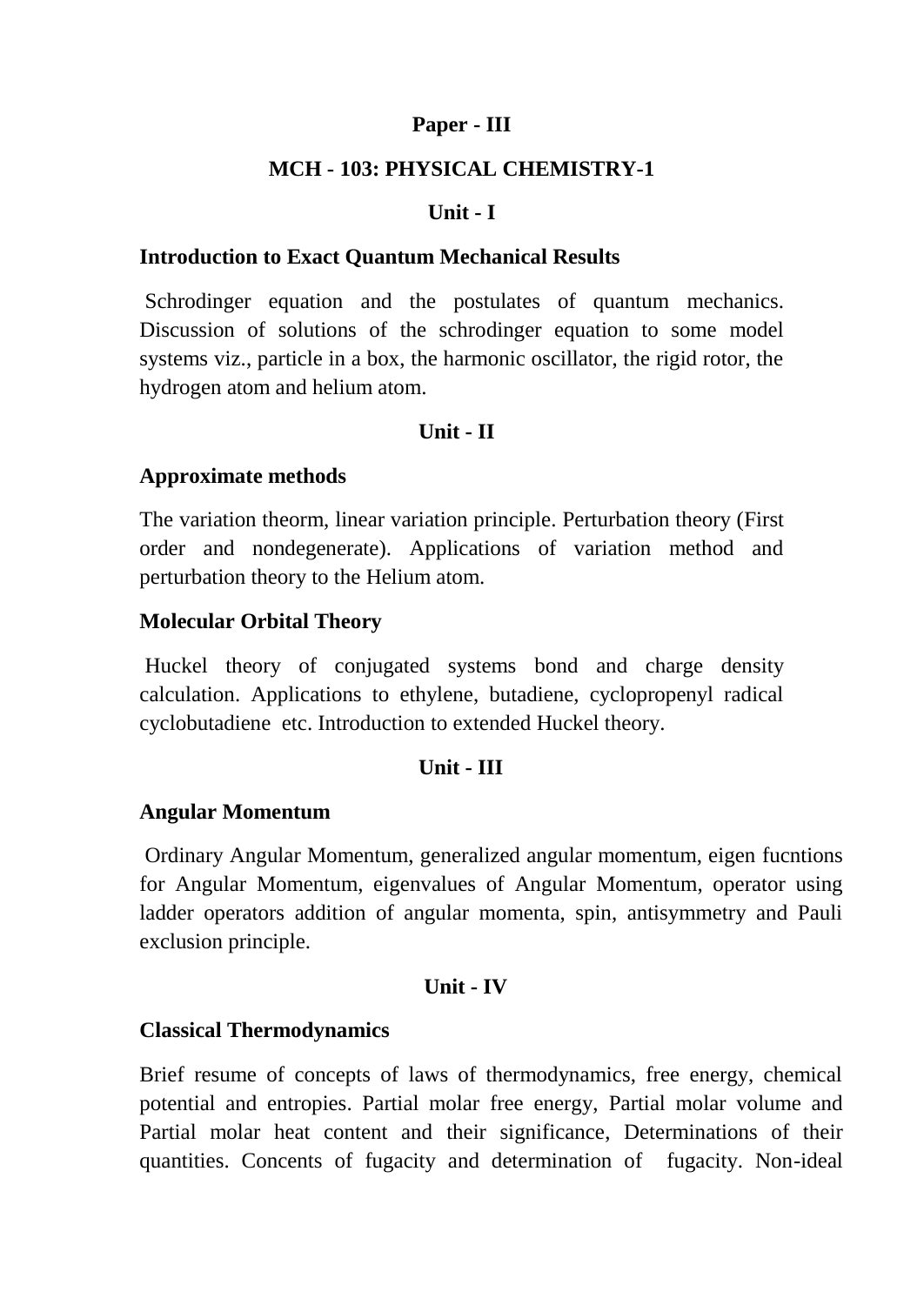systems : Excess functions for non-ideal solutions. Activity, activity coefficient, Debye Huckel theory for activity coefficient of electrolytic solutions; determination of activity and activity coefficients; ionic strength. Application of phase rule to three component systems; second order phase transition.

#### **Unit - V**

#### **Statistical Thermodynamics**

Concept of distribution, thermodynamics probability and most probable distribution. Ensenble averaging, postulates of ensemble averaging. Canonical, grand canonical and micro-canonical ensembles. Corresponding distribution laws (using Lagrange's method of undeteremined multipliers ). Partition functions-translation, rotational, vibrational and electronic partition functions. Calculation of thermodynamics probability in terms of partition. Application of partition functions. Fermi-Dirac Statistics, distribution law and application to metal. Bose-Einstein statistics distribution Law and application to helium.

#### **Books Suggested**

- 1. Physical Chemistry, P.W. Atkins, ELBS.
- 2. Introduction to Quantum Chemistry, A.K. Chandra. Tata Mc Graw Hill.
- 3. Quantum Chemistry, Ira N. Levine, Prentice Hall.
- 4. Couison's Valence, R.Mc Weepy, ELBS.
- 5. Chemical Kinetic. K. J. Laidler, MoGraw-Hill.
- 6. Kinetics and Mechanism of Chemical Transformation J. Rajaraman and J. Kuriacose, Mc Milian.
- 7. Micelies, Theoretical and Applied Aspects V.MOraoi, Plenum.
- 8. Modern Electrochemistry Vol. 1 and Vol. ll J.O.M Bockris and A.K.N. Reddy, Planum.
- 9. Introduction to Polymer Science V.R. Gowarikar, N.V. Vishwanathan and J. Sridhar, Wiley Bastern.
- 10. Introduction to Quamum Chemistry-R.K. Prasad New Age Publication.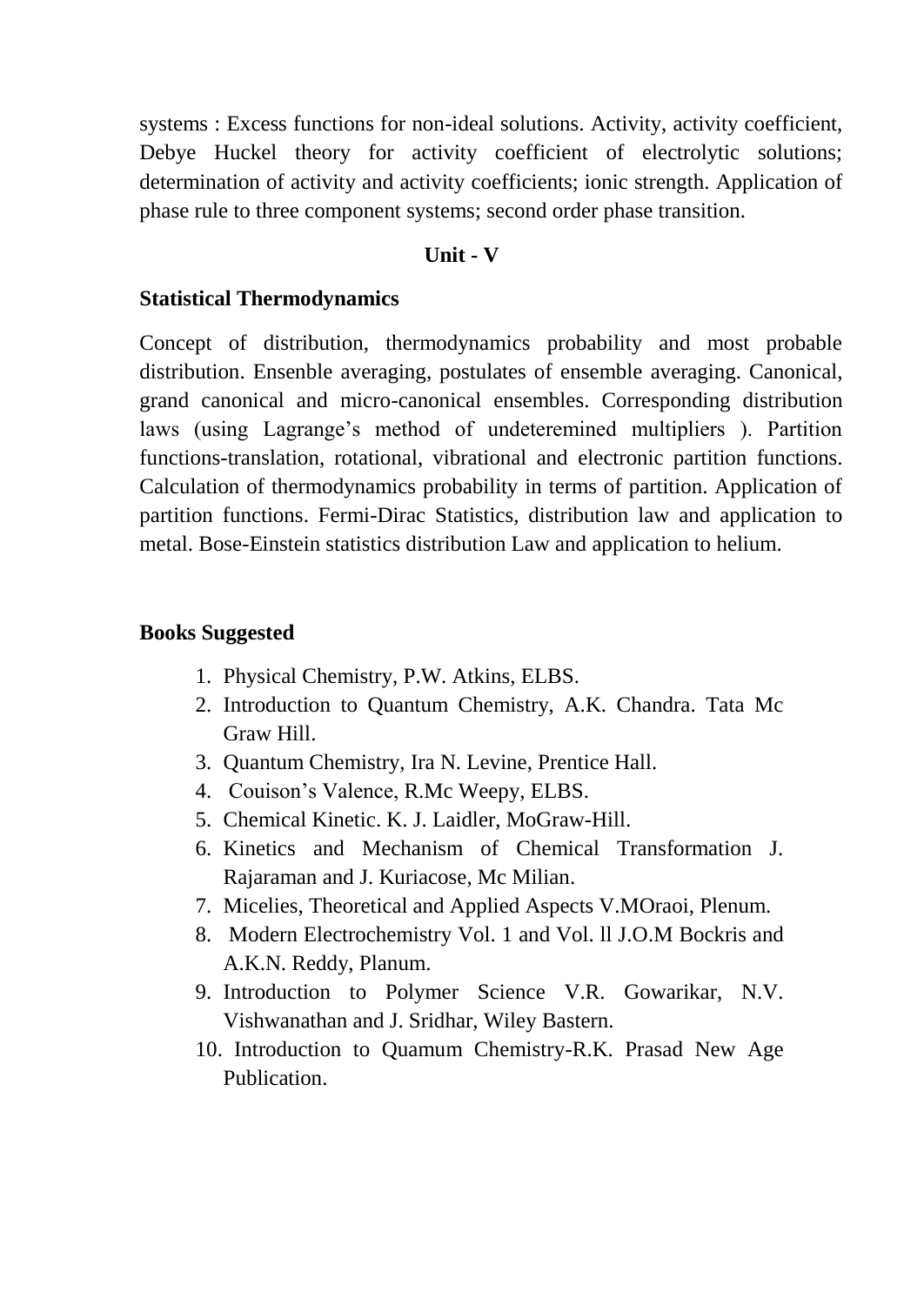# **Paper – IV MCH – 104: Group Theory & Spectroscopy-I Unit – I**

#### **Symmetry and Group theory in Chemistry**

Symmetry elements and symmetry operation, definition of group, subgroup. Conjugacy relation and classes.Point symmetry group. Schoenflies symbols, representations of groups by matrices (representation for the Cn,Cnv,Cnh, and Dnh group to be worked out explicity). Character of a representation. The great orthogonality theorem (without proof)and its importance. Character tables and their use; spectroscopy. Derivation of character.table for  $C_{2v}$  and  $C_{3v}$  point group Symmetry aspects of molecular vibrations of  $H<sub>2</sub>0$  molecule.

#### **Unit - II**

#### **Microwave Spectroscopy**

Electromagnetic spectrum, Quantization of energy, Interaction of electromagnetic radiation with molecular system, Doppler broadening. Pure rotational Spectra: Instrumentation, rigid rotator model, effect of isotopic substitution on the transition frequencies, non-rigid rotator model, Stark effect, Application of rotational spectra to the calculation of bond length of diatomic molecules.

#### **Unit - III**

#### **Infrared-Spectroscopy**

Review of linear harmonic oscillator,Vibrational energies of diatomic molecules, zero point energy, force constant and bond strengths; anharmonicity, Morse potential energy diagram, vibration-rotation spectroscopy. P.Q.R. branches, Breakdown of Oppenheimer approximation; vibrations of polyatomic molecules. Selection rules, normal modes of vibration, group frequencies, overtones, hot bands, factors affecting the band positions and intensities, far IR region, metal ligand vibration, normal co-ordination analysis.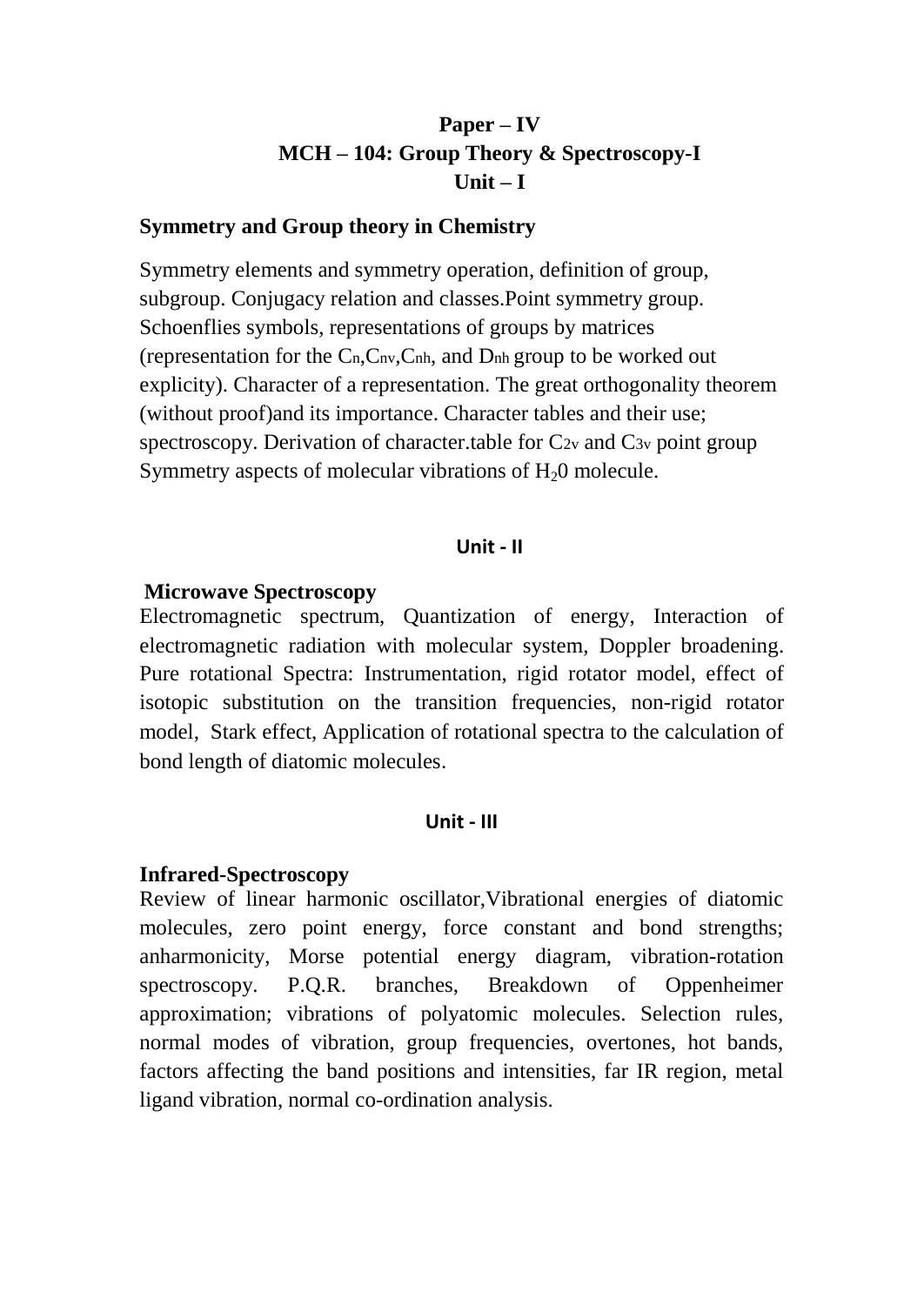## **Unit - IV**

## **Raman Spectroscopy**

Classical and quantum theories of Raman effect. Vibration and vibrational -rotational Raman spectra, selection rules, mutual exclusion principle, Resonance Raman Spectroscopy , coherent anti stokes Raman Spectroscopy ( CARS ).

#### **Unit - V**

## **Electronic Spectroscopy**

Energy levels, molecular orbitals, vibronic transition, vibrational progressions and geometry of the excited sates, Franck-Condon principle, electronic spectra of polyatomic molecules. Emission spectra; radioactive and non-radioactive decay, internal conversion, spectra of transition metal complexes, charge-transfer spectra.

## **Photoelectron Spectroscopy**

Basic principles; photo-electric effect, ionization process, Koopman's theorem. Photoelectron spectra of simple molecules, ESCA, chemical information from ESCA. Auger electron spectroscopy-basic idea.

#### **Books suggested**

- 1. Modern Spectroscopy, .l.M. Hollas, John Viley.
- 2. Applied Electron Spectroscopy for chemical analysis d. H. Windawi and FL. Ho, Wiley Interscience.
- 3. NMR, NQR, EPr and Mossbauer Spectroscopy in Inorganic Chemistry, R,V. Parish, Ellis Harwood.
- 4. Physical Methods in Chemistry, R.S. Drago, Saunders College.
- 5. Chemical Applications of Group Theory, F .A. Cotton.
- 6. Introduction to Molecular Spectroscopy, G.M. Barrow, Mc Graw Hill.
- 7. Basic Principles of Spectroscopy, R. Chang, Mc Graw Hill. ,
- 8. Theory and Application of UV Spectroscopy, H.H. Jaffe and M. Orchin, IBH-Oxford.
- 9. Introduction to Photoelectron Spectroscopy, P.K. Ghosh, John Wiley.
- 10. Introduction to Magnetic Resonance. A Carrington and A.D. Maclachalan, Harper &Row.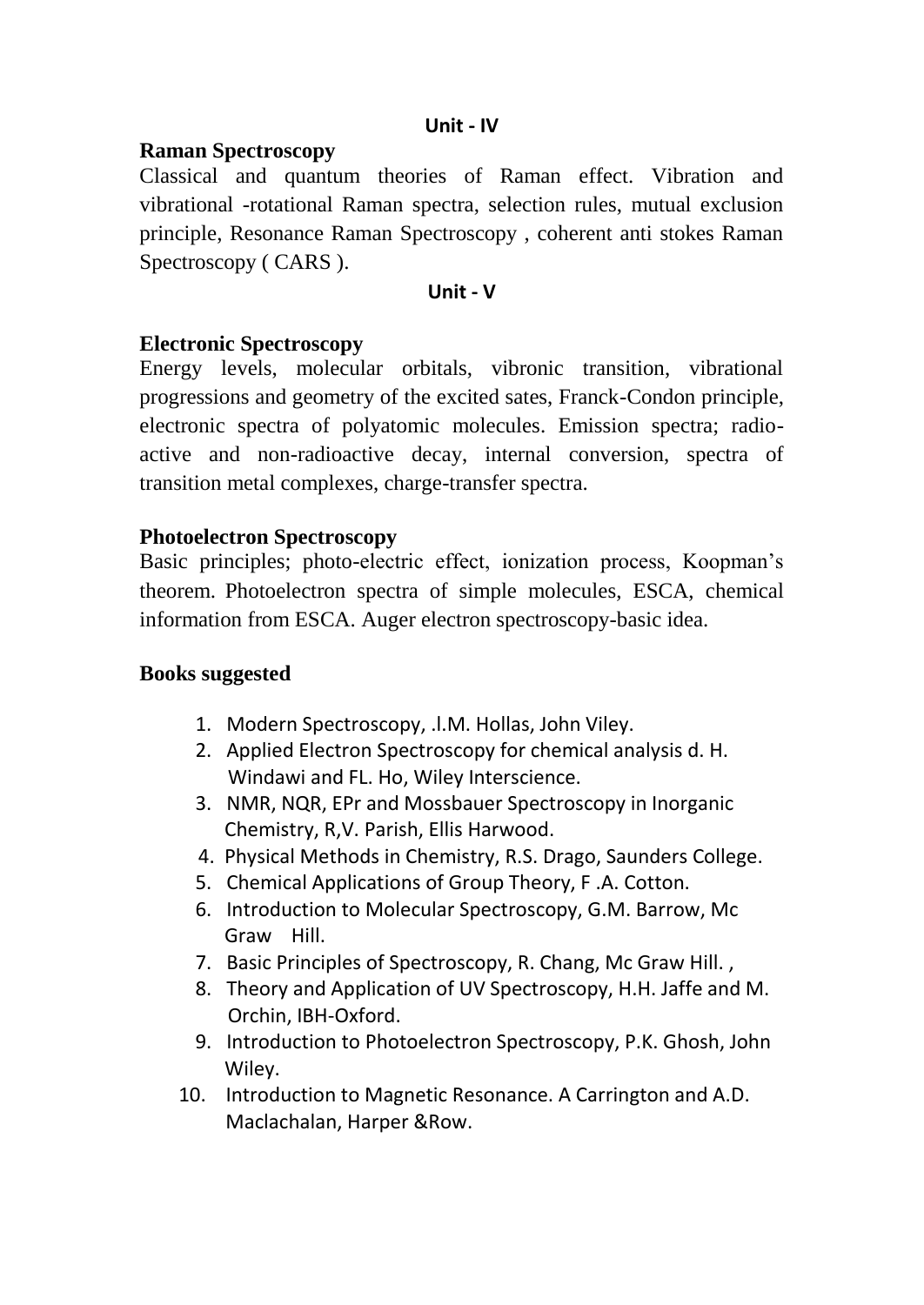# **PRACTICALS**

# **( Duration : 6 - 8 hrs in each branch ) Practical examination shall be conducted separately for each branch.**

| <b>MCH-105: Inorganic Chemistry</b> | M.M. : 100 |
|-------------------------------------|------------|
| <b>Quantitative Analysis</b>        | 30         |
| Preparation                         | 20         |
| Viva                                | 10         |
| Internal assessment                 |            |

# **Quantitative Analysis :**

Separation and determination of two metal ions Ag-Ba, Cu-Ni, Ni-Zn etc., involving volumetric and gravimetric methods.

## **Preparations :**

Preparations of selected inorganic compounds and their studies by I.R. electronic spectra, Mossbauer, E.S.R. and magnetic susceptibility measurements.

- 1. VO  $(\text{acac})_2$
- 2. TiO( $C_9H_8NO$ )<sub>2</sub>H<sub>2</sub>O
- 3. cis-K[ $Cr(C_2O_4)_2(H_2O)_2$ ]
- 4.  $Na[Cr(NH<sub>3</sub>)<sub>2</sub>(SCN)<sub>4</sub>]$
- 5. Ni $(\text{acac})_2$
- 6.  $K_3[Fe(C_2O_4)_3]$
- 7. Prussian Blue, Turnbull's Blue.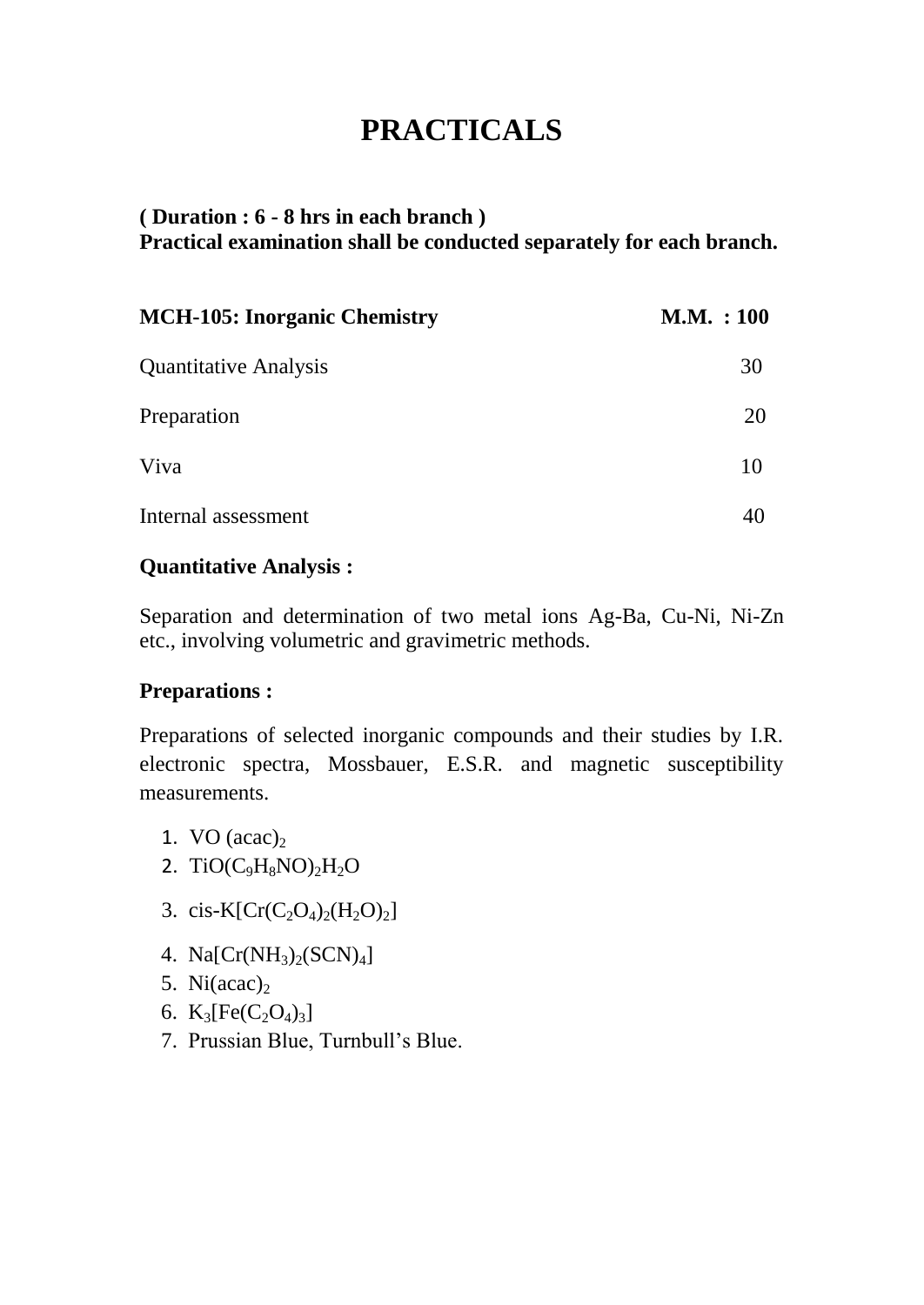| <b>MCH-106: Organic Chemistry</b> | M.M. : 100 |
|-----------------------------------|------------|
| <b>Qualitative Analysis</b>       | 50         |
| Viva                              | 10         |
| Internal Assessment               |            |

# **Qualitative analysis**

Separation, Purification and Identification of Compounds of binary and ternary mixture using following solvents:-

- (i) Saturated Solution of Sodium Bicarbonate
- (ii) Water
- (iii) Sodium hydroxide
- (iv) HCl
- (v) Organic Solvent

# **MCH-107: Physical Chemistry M.M. : 100**

| Error Analysis and statistical Data Analysis | $\mathbf{I}(\mathbf{I})$ |
|----------------------------------------------|--------------------------|
| <b>Chemical Kinetics</b>                     | 20                       |
| Solution                                     | 20                       |
| Viva                                         | 10                       |
| <b>Internal Assessment</b>                   |                          |

## **Error Analysis and statistical Data Analysis :**

Errors and type of errors, minimization of errors, distribution curves, precision, accuracy and combination; statistical treatment of error analysis, students' t' test, null hypothesis, rejection criteria. F &Q test; linear regression analysis, curve fittingm. Calibration of volumetric apparatus, burette, pipette, and standard flask Adsorption to study surface tension-concentration relationship for solutions (Gibbs Equilibria.

i. Determination of congruent composition and temperature of a binary system (e.g. diphenylamine-benzophenone system).